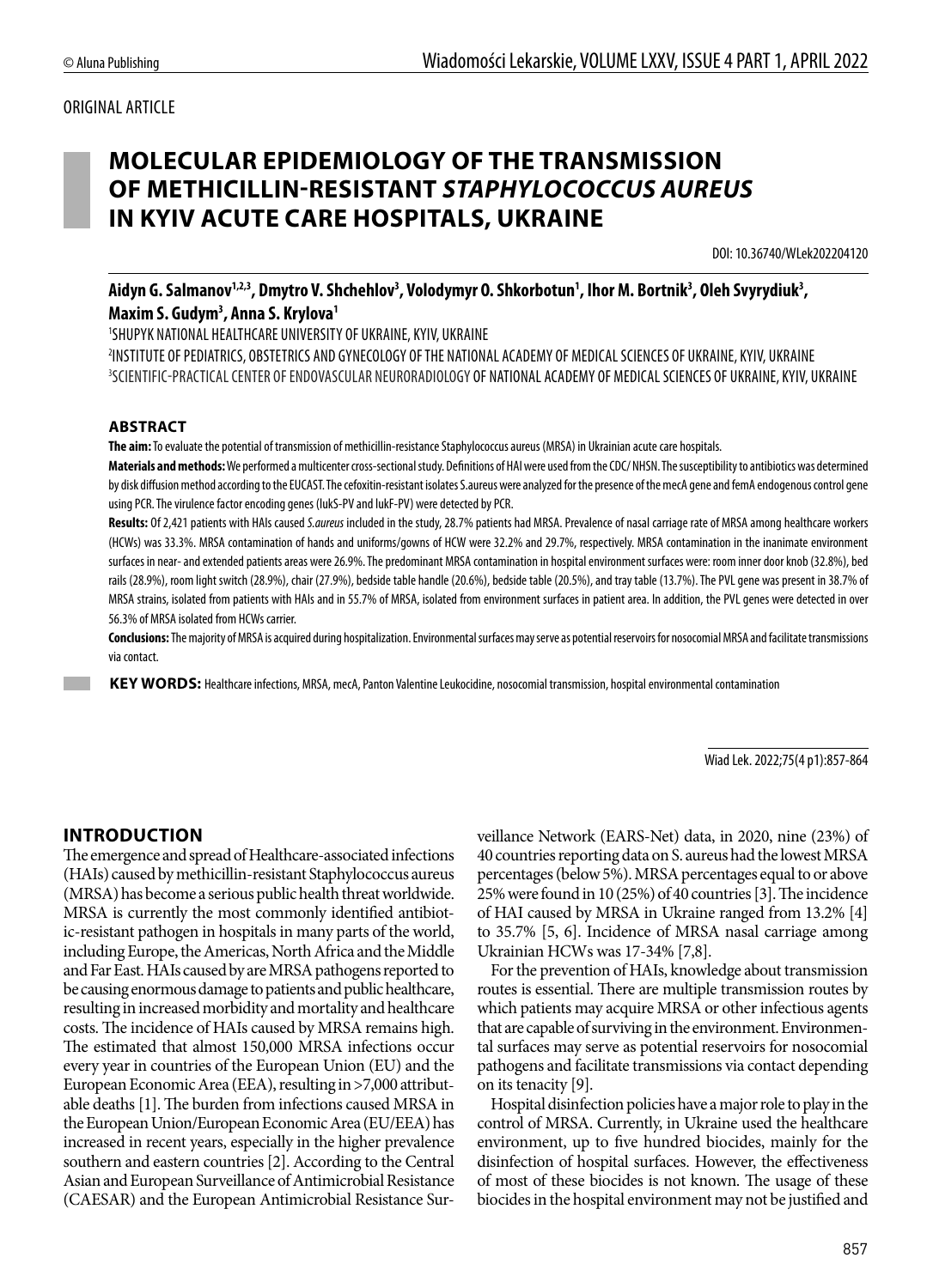is detrimental in the long term, for example, by promoting the emergence of bacterial resistance to specific antimicrobials.

Literature data show that anyone patients or healthcare personnel can get MRSA. The risk transmission of MRSA increases with skin-to-skin contact, and shared equipment or supplies in hospitals [10]. Asymptomatic carriers of MRSA are important sources of nosocomial transmission. However, the route of transmission of MRSA in hospitals is not completely understood. In Ukraine, there are no studies examining the transmission of MRSA in hospitals.

# **THE AIM**

To evaluate the potential of transmission of methicillin-resistance *Staphylococcus aureus* (MRSA) in Ukrainian acute care hospitals.

# **MATERIALS AND METHODS**

# STUDY DESIGN AND SETTING

We performed a multicenter cross-sectional study was conducted from January 2021 to December 2021 in eight acute care hospitals in Kyiv, Ukraine. We have included hospitals that are similar in terms of medical equipment, personnel, and laboratory facilities, and number of beds. All participating hospitals were required to have at least 1 infection control professional, a clinical microbiology laboratory with the capacity to process cultures.

#### **DEFINITIONS**

Major and specific HAI site definitions were adapted from the Centers for Disease Control and Prevention's (CDC's) / National Healthcare Safety Network (NHSN) Surveillance Definitions for Specific Types of Infections [11]. Institution of antimicrobial treatment by a physician without microbiological confirmation was not considered to be sufficient for diagnosis of an HAI in any other circumstance. Serologic and antigen test results were not included in case definitions because laboratories in participating hospitals did not have the capability to perform these tests. Cases were described as community-acquired (CA) if MRSA was isolated from patients within on either of the first two days of hospital admission were categorized as isolates from community-acquired (CA) infections, while isolates collected on day three in hospital or later were categorized as isolates of MRSA from hospital-acquired (HA) infections [12].

# DATA COLLECTION

Surveillance data of MRSA strains isolated from patients (colonized/infected), healthcare workers and from inanimate surfaces, were collected on a form specifically designed by the investigators. We analyzed data collected during a 12-month period. As part of this analysis, basic patient data were collected, including age  $(\geq 1 \text{ yr old})$ , sex, and specimen type. Hospitals also provided consecutive, nonduplicate isolates for molecular typing. All patients admitted to acute care hospitals in study period were analyzed. Data from clinical medical records and microbial reports were reviewed. The follow-up of each patient was continued until discharge or death. Contact precautions were implemented over standard precautions for patients with HAIs.

# SAMPLING STRATEGY

Samples for were collected from patients with HAIs and other patients at the time of admission to hospitals that participated in this study, and on the day of discharge. Additionally, we took samples from near- and extended patient (colonized or infected) areas, also from healthcare personnel (nares/hands/uniforms/gowns).

# NOSOCOMIAL TRANSMISSION OF MRSA

Nosocomial transmission events in the hospital were defined as the transfer of MRSA from a colonized patient to another patient who was previously negative, hospital stays that overlapped with the stay of a colonized patient, and instances of epidemiological linkage. The linkage was defined as either being a roommate of the index patient in a multibed room or being treated by the same attending doctors.

# MICROBIAL METHODS

Bacterial identification and antimicrobial susceptibility testing in this study were carried out with a VITEK 2 system (bioMe´rieux, Marcy l'Etoile, France) and confirmed by the detection of mecA through PCR analysis. Some further antimicrobial susceptibility testing was performed with the disc diffusion method according to the EUCAST guidelines. S. aureus ATCC 29213 was used as a quality control strain for the determination of minimum inhibitory concentrations (MICs). Isolates with either a resistant or an intermediate phenotype were considered non-susceptible for comparison purposes.

# POLYMERASE CHAIN REACTION (PCR)

DNA was extracted from a single colony of each isolate with a QIAamp DNA Mini Kit (Qiagen Gmbh, Germany) according to the manufacturer's guidelines. In this study the cefoxitin-resistant isolates were analyzed for the presence of the mecA gene and femA endogenous control gene using PCR, as previously described. Positive and negative controls were added in each run, we used reference strains that are mecA positive and negative. PCR amplification for Panton-Valentine leukocidin (PVL)-encoding genes (lukS-PV and lukF-PV) was performed on representative isolates, as previously described [13]. Known AMR determinants and the Panton-Valentine leukocidin (PVL) lukF-PV and lukS-PV genes were identified from raw sequence reads [14].

# ETHICS

The study was approved by the Ethics Committee of the Shupyk National Healthcare University of Ukraine. Written informed consent was obtained from all healthcare personnel and of the patients enrolled or the patient's next to kin.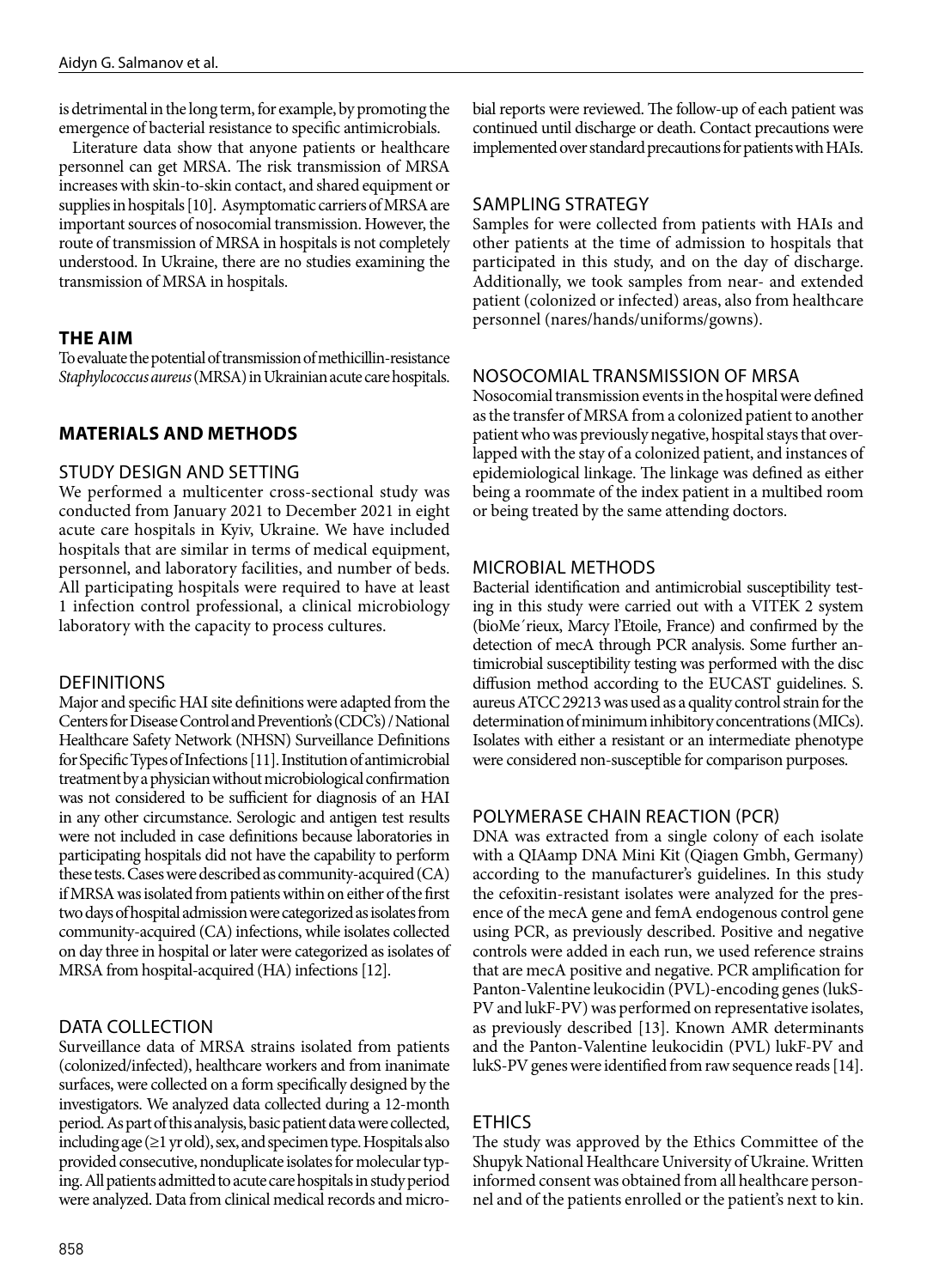| <b>Characteristic</b>        | No. of HAI <sup>a</sup> | <b>No. of isolates</b><br><b>MRSA</b> <sup>b</sup> |      | Specimen origin             |      |                      |           |                          |  |
|------------------------------|-------------------------|----------------------------------------------------|------|-----------------------------|------|----------------------|-----------|--------------------------|--|
|                              | caused by               |                                                    |      | <b>CA-MRSA</b> <sup>c</sup> |      | HA-MRSA <sup>d</sup> |           | <b>Prevalence of HAI</b> |  |
|                              | S.aureus                | $\mathbf n$                                        | %    | $\mathbf n$                 | $\%$ | n.                   | $\%$      | caused by MRSA           |  |
| All patients                 | 928                     | 296                                                | 31.9 | 64                          | 21.6 | 232                  | 78.4      | $30.4 - 33.4$            |  |
| Sex                          |                         |                                                    |      |                             |      |                      |           |                          |  |
| Male                         | 528                     | 160                                                | 30.3 | 37                          | 23.1 | 123                  | 76.9      | $28.8 - 31.9$            |  |
| Female                       | 400                     | 136                                                | 34.0 | 27                          | 19.9 | 109                  | 80.1      | $32.4 - 35.6$            |  |
| Age (years)                  |                         |                                                    |      |                             |      |                      |           |                          |  |
| $1 - 4$                      | 88                      | 14                                                 | 15.9 | 4                           | 28.6 | 10                   | 71.4      | $14.7 - 17.1$            |  |
| $5 - 14$                     | 32                      | 3                                                  | 9.4  | $\mathbf{1}$                | 33.3 | $\overline{2}$       | 66.7      | $8.4 - 10.4$             |  |
| $15 - 24$                    | 42                      | 6                                                  | 14.3 | $\mathbf{1}$                | 16.7 | 5                    | 83.3      | $13.2 - 15.4$            |  |
| $25 - 34$                    | 40                      | 5                                                  | 12.5 | $\overline{2}$              | 40.0 | 3                    | 60.0      | $11.4 - 13.6$            |  |
| $35 - 44$                    | 83                      | 11                                                 | 13.2 | 5                           | 45.5 | 6                    | 54.5      | $12.1 - 14.3$            |  |
| $45 - 54$                    | 112                     | 18                                                 | 16.1 | 5                           | 27.8 | 13                   | 72.2      | $14.9 - 17.3$            |  |
| $55 - 64$                    | 144                     | 52                                                 | 36.1 | 19                          | 36.5 | 33                   | 63.5      | $34.5 - 37.7$            |  |
| $65 - 80$                    | 179                     | 77                                                 | 43.0 | 13                          | 16.9 | 64                   | 83.1      | $41.4 - 44.6$            |  |
| $81 \geq$                    | 208                     | 110                                                | 52.9 | 14                          | 12.7 | 96                   | 87.3      | $51.3 - 54.5$            |  |
| Patient type                 |                         |                                                    |      |                             |      |                      |           |                          |  |
| Internal                     | 12                      | $\mathbf{1}$                                       | 8.3  | $\mathbf{1}$                | 100  | $\Omega$             | $\Omega$  | $7.4 - 9.2$              |  |
| Pediatric                    | 28                      | $\overline{7}$                                     | 25.0 | 3                           | 42.9 | $\overline{4}$       | 57.1      | $23.6 - 26.4$            |  |
| Orthopedic                   | 176                     | 56                                                 | 31.8 | $\overline{7}$              | 12.5 | 49                   | 87.5      | $30.3 - 33.3$            |  |
| Ear, nose and Throat surgery | 192                     | 68                                                 | 35.4 | 17                          | 25.0 | 51                   | 75.0      | $33.8 - 36.9$            |  |
| Neurosurgical                | 97                      | 26                                                 | 26.8 | 5                           | 19.2 | 21                   | 80.8      | $25.4 - 28.2$            |  |
| General surgery              | 224                     | 97                                                 | 43.3 | 16                          | 16.5 | 81                   | 83.5      | $41.7 - 44.9$            |  |
| Colorectal surgery           | 76                      | 18                                                 | 23.7 | $\overline{7}$              | 38.9 | 11                   | 61.1      | $22.3 - 25.1$            |  |
| Surgical intensive care      | 27                      | $\overline{7}$                                     | 25.9 | $\overline{2}$              | 28.6 | 5                    | 71.4      | $24.5 - 27.3$            |  |
| Gynecologic                  | 64                      | 11                                                 | 17.2 | 4                           | 36.4 | $\overline{7}$       | 63.6      | $16.1 - 18.4$            |  |
| <b>Obstetrics</b>            | 32                      | 5                                                  | 15.6 | $\overline{2}$              | 40.0 | 3                    | 60.0      | $14.4 - 16.8$            |  |
| HAI type                     |                         |                                                    |      |                             |      |                      |           |                          |  |
| SSIs                         | 576                     | 197                                                | 34.2 | 29                          | 14.7 | 168                  | 85.3      | $32.6 - 35.8$            |  |
| PNEU                         | 32                      | 3                                                  | 9.4  | 3                           | 100  | 0                    | $\pmb{0}$ | $8.4 - 10.4$             |  |
| <b>BSI</b>                   | 304                     | 94                                                 | 30.9 | 31                          | 33.0 | 63                   | 67.0      | $28.3 - 33.5$            |  |
| UTI                          | 16                      | $\overline{2}$                                     | 12.5 | 1                           | 50.0 | $\mathbf{1}$         | 50.0      | $11.4 - 13.6$            |  |

#### **Table I.** Demographics and clinical characteristics of HAIs caused by MRSA in acute care hospitals in Kyiv, Ukraine

Note: <sup>a</sup>HAI, healthcare infection; <sup>b</sup>MRSA, methicillin-resistance Staphylococcus aureus, CA-MRSA, community-acquired MRSA; <sup>a</sup>HA-MRSA, healthcare acquired MRSA

#### STATISTICAL ANALYSIS

#### **RESULTS**

PREVALENCE OF HAIs CAUSED BY MRSA

The analysis of statistical data was performed using Excel (Microsoft Corp., Redmond, WA, USA). HAIs were analysed by type of infection, which were mutually exclusive. Results are expressed as median, mean ± standard deviation for continuous variables, and number and corresponding percentage for qualitative variables. The primary endpoint was the epidemiology of the methicillin-resistant *Staphylococcus aureus* (MRSA) isolated from patients and from health care personnel, their resistance to antibiotics. Comparisons were undertaken using Student's t-test and Pearson's chi-squared test or Fisher's exact test for categorical variables as appropriate. Statistical significance was defined as  $p<0.05$ .

Of 2,421 patients with HAIs caused *S.aureus* included in the study, 696 patients had MRSA. The most frequently reported HAI types caused MRSA were Surgical Site Infections (66,6%), Bloodstream infections (31.8%), Pneumonia (1%), and Urinary Tract Infections (0.7%). The overall prevalence of HAIs caused by MRSA was 28.7% (95% confidence interval [CI], 27.8-29.6, p<0.0001), and the prevalence of the 4 most frequently recorded types of infections was the following: SSI, 34.2 % (95% confidence interval [CI], 32.6-35.8), BSI, 30.9% (95% CI, 28.3-33.5), PNEU, 9.4% (95% CI, 8.4-10.4), and UTI, 12.5% (95% CI, 11.4-13.6).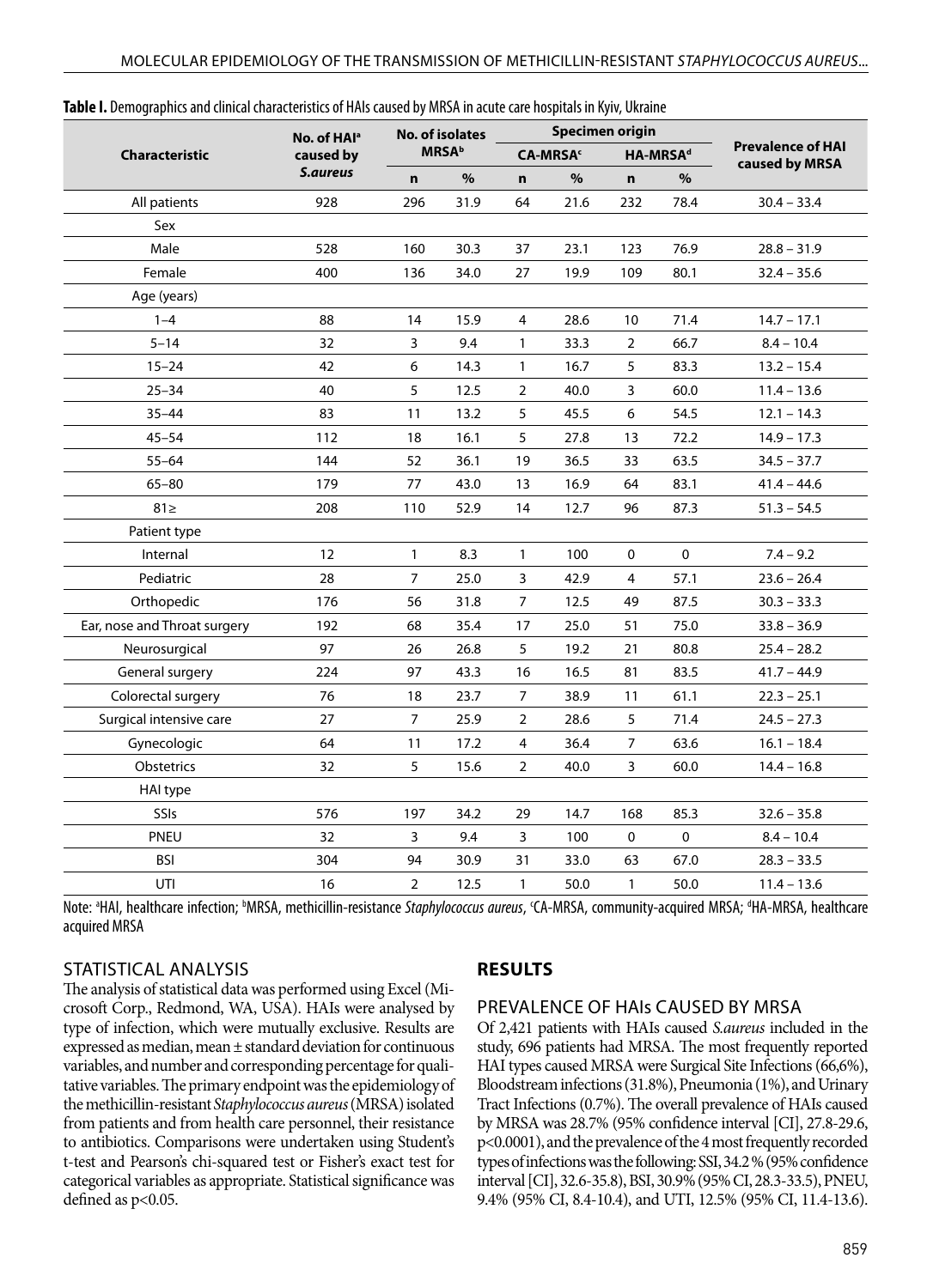| Table II. Frequencies of healthcare worker MRSA carriage from screening exercises in outbreak settings in acute care hospitals in Kyiv, Ukraine |  |  |
|-------------------------------------------------------------------------------------------------------------------------------------------------|--|--|
|                                                                                                                                                 |  |  |

| Characteristic<br>of departments | <b>Staff</b><br>screened | <b>Screening</b><br>method | <b>Frequency</b><br>of MRSA <sup>a</sup> isolates |
|----------------------------------|--------------------------|----------------------------|---------------------------------------------------|
| Pediatric                        | Physicians               | <b>Nares</b>               | 0                                                 |
|                                  |                          | Hands                      | 0                                                 |
|                                  |                          | Uniforms/gowns             | 0                                                 |
|                                  | Nurses                   | Nares                      | 6.3%                                              |
|                                  |                          | Hands                      | 12.5%                                             |
|                                  |                          | Uniforms/gowns             | 0                                                 |
| Orthopedic                       | Physicians               | Nares                      | 12.9%                                             |
|                                  |                          | Hands                      | 16.1%                                             |
|                                  |                          | Uniforms/gowns             | 11.5%                                             |
|                                  | <b>Nurses</b>            | Nares                      | 31.9%                                             |
|                                  |                          | Hands                      | 24.7%                                             |
|                                  |                          | Uniforms/gowns             | 25.8%                                             |
| Ear, nose and throat             | Physicians               | Nares                      | 14.2%                                             |
|                                  |                          | Hands                      | 11.7%                                             |
|                                  |                          | Uniforms/gowns             | 15.1%                                             |
|                                  | <b>Nurses</b>            | Nares                      | 37.3%                                             |
|                                  |                          | Hands                      | 25.9%                                             |
|                                  |                          | Uniforms/gowns             | 18.6%                                             |
| Neurosurgical                    | Physicians               | Nares                      | 0                                                 |
|                                  |                          | Hands                      | 0                                                 |
|                                  |                          | Uniforms/gowns             | 0                                                 |
|                                  | <b>Nurses</b>            | Nares                      | 4.8%                                              |
|                                  |                          | Hands                      | 5.1%                                              |
|                                  |                          | Uniforms/gowns             | 1.9%                                              |
| General surgery                  | Physicians               | Nares                      | 24.8%                                             |
|                                  |                          | Hands                      | 18.9%                                             |
|                                  |                          | Uniforms/gowns             | 9.6%                                              |
|                                  | Nurses                   | Nares                      | 37.3%                                             |
|                                  |                          | Hands                      | 35.6%                                             |
|                                  |                          | Uniforms/gowns             | 23.1                                              |
| Surgical intensive care unit     | Physicians               | Nares                      | 0                                                 |
|                                  |                          | Hands                      | 0                                                 |
|                                  |                          | Uniforms/gowns             | 0                                                 |
|                                  | Nurses                   | Nares                      | 18.8%                                             |
|                                  |                          | Hands                      | 22.1%                                             |
|                                  |                          | Uniforms/gowns             | 16.8%                                             |
| Gynecologic                      | Physicians               | Nares                      | 0                                                 |
|                                  |                          | Hands                      | 0                                                 |
|                                  |                          | Uniforms/gowns             | 0                                                 |
|                                  | Nurses                   | Nares                      | 11.2%                                             |
|                                  |                          | Hands                      | 12.8                                              |
|                                  |                          | Uniforms/gowns             | 4.1%                                              |
| Obstetrics                       | Physicians               | Nares                      | 2.7%                                              |
|                                  |                          | Hands                      | 2.1%                                              |
|                                  |                          | Uniforms/gowns             | 0                                                 |
|                                  | Nurses                   | Nares                      | 7.1%                                              |
|                                  |                          | Hands                      | 9.8%                                              |
|                                  |                          | Uniforms/gowns             | 2.1%                                              |
|                                  |                          |                            |                                                   |

Note: a MRSA, methicillin-resistance *Staphylococcus aureus*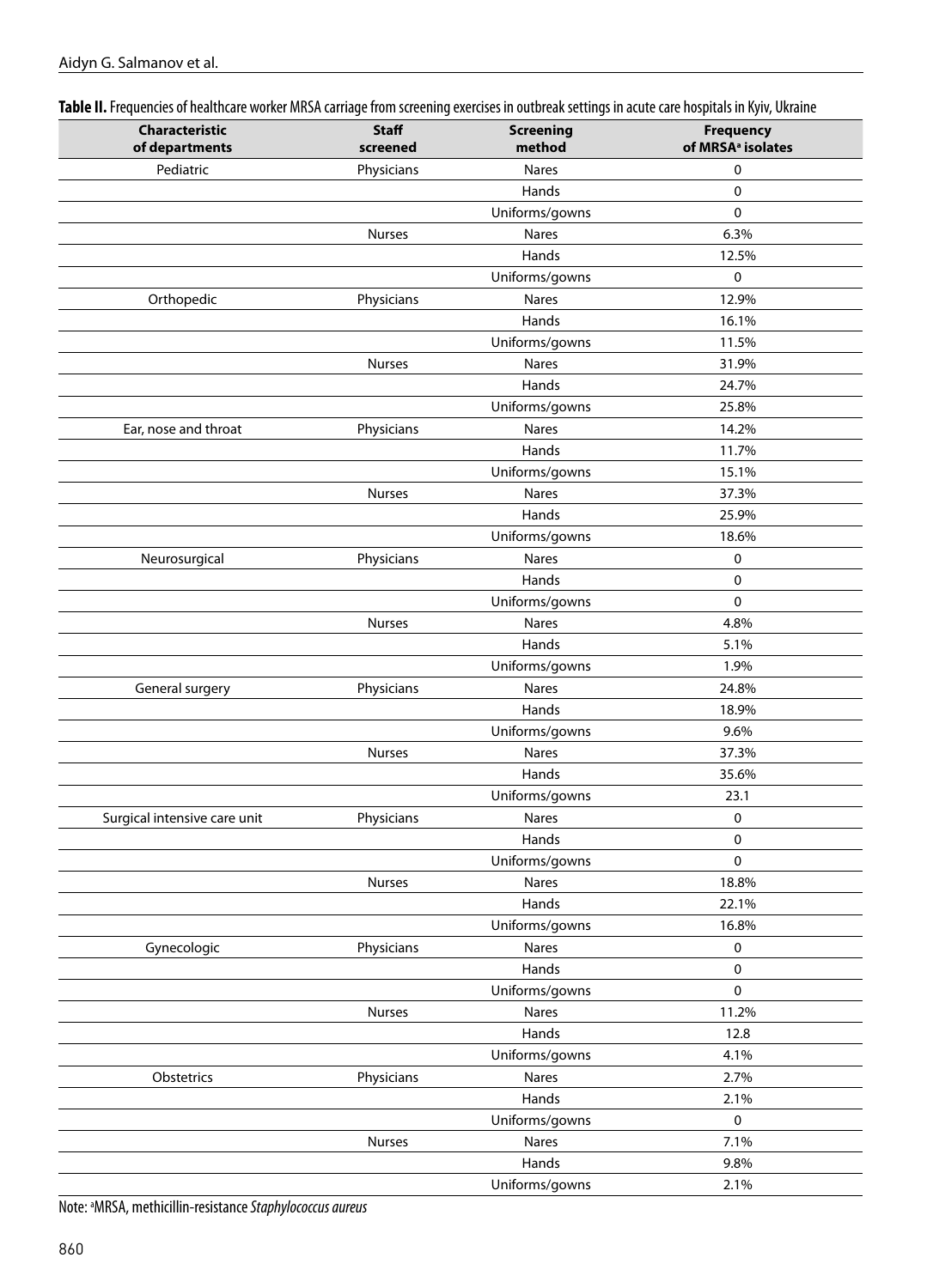| Specimen origin      | Number of |     | No. of isolates<br><b>MRSA</b> <sup>a</sup> | $Clb$ 95%     |  |
|----------------------|-----------|-----|---------------------------------------------|---------------|--|
|                      | samples   | n   | %                                           |               |  |
| Bed rails            | 211       | 61  | 28.9                                        | $27.6 - 30.2$ |  |
| Tray table           | 153       | 21  | 13.7                                        | $12.7 - 14.7$ |  |
| Bedside table handle | 102       | 21  | 20.6                                        | $19.5 - 21.7$ |  |
| Bedside table        | 78        | 16  | 20.5                                        | $19.4 - 21.6$ |  |
| Chair                | 43        | 12  | 27.9                                        | $26.6 - 29.2$ |  |
| Room light switch    | 308       | 89  | 28.9                                        | $27.6 - 30.2$ |  |
| Room inner door knob | 341       | 112 | 32.8                                        | $31.5 - 34.1$ |  |
| Total                | 1236      | 332 | 26.9                                        | $25.6 - 28.2$ |  |

**Table III.** Frequencies of MRSA, isolated from near- and extended patient areas in outbreak settings in acute care hospitals in Kyiv, Ukraine (p<0.05).

Note:

a MRSA, methicillin-resistance *Staphylococcus aureus*

b CI, confidence interval

**Table IV.** Distribution of the genes in MRSA, isolated from patients with HAI and from screening exercises in outbreak settings in acute care hospitals in Kyiv, Ukraine

|                                            | <b>No. isolates</b>  | mecA        |      | femA        |      | <b>PVL</b> <sup>c</sup> |      |
|--------------------------------------------|----------------------|-------------|------|-------------|------|-------------------------|------|
| Specimen origin                            | of MRSA <sup>b</sup> | $\mathbf n$ | $\%$ | $\mathbf n$ | $\%$ | $\mathbf n$             | $\%$ |
| Patients (without HAI <sup>a</sup> ) nares | 13                   | 10          | 76.9 | 10          | 76.9 | 4                       | 30.8 |
| <b>HCW</b> nares                           | 16                   | 15          | 93.7 | 15          | 93.7 | 9                       | 56.3 |
| <b>HCW</b> hand                            | 28                   | 25          | 89.3 | 25          | 89.3 | 18                      | 64.3 |
| HCW uniforms/gowns                         | 11                   | 10          | 90.9 | 10          | 90.9 | 8                       | 72.7 |
| Environment surfaces in patient area       | 332                  | 315         | 94.9 | 315         | 94.9 | 185                     | 55.7 |
| bed rails                                  | 61                   | 57          | 93.4 | 57          | 93.4 | 27                      | 44.3 |
| tray table                                 | 21                   | 21          | 100  | 21          | 100  | 19                      | 90.5 |
| bedside table handle                       | 21                   | 19          | 90.5 | 19          | 90.5 | 15                      | 71.4 |
| bedside table                              | 16                   | 15          | 93.7 | 15          | 93.7 | 11                      | 68.7 |
| chair                                      | 12                   | 11          | 91.7 | 11          | 91.7 | 8                       | 66.7 |
| room light switch                          | 89                   | 85          | 95.5 | 85          | 95.5 | 36                      | 40.4 |
| room inner door knob                       | 112                  | 107         | 95.5 | 107         | 95.5 | 69                      | 61.6 |
| Total                                      | 400                  | 375         | 93.7 | 375         | 93.7 | 224                     | 56.0 |

Note:

a HAI, healthcare-associated infection

b MRSA, methicillin-resistance *Staphylococcus aureus*

c PVL, Panton-Valentine leukocidin

Prevalence of HAIs caused by HA-MRSA and CA-MRSA was 79.2% and 20.8%, respectively. Patient characteristics and prevalence of HAIs caused by HA-MRSA and CA-MRSA are shown in Table I.

# POTENTIAL FOR TRANSMISSION OF MRSA IN HOSPITALS

A total 1,493 strains of *S.aureus* were isolated from patients without HAIs at the time of admission and on the day of discharge, from healthcare workers (HCW), and samples from patient area surfaces in acute care hospitals. Of these isolates, 26.8% (400/1,493) were MRSA. During the hospital stay among patients without HAIs were identified 13 (15.3%, CI 95%, 13.4-17.2%) nasal carriers of MRSA. The number of positive results of screening for MRSA nasal carriage among patients without HAIs was lower (1 cases) at the time of admission than on the day of discharge (12 cases).

The prevalence of nasal carriage rate of MRSA among healthcare workers (HCWs) was 33.3% (CI 95%, 30.7- 35.9%). MRSA carriage rate was highest among nurses 38.7%, (CI 95%, 36.0-41.4) whereas carriage among physicians was 23.5% (CI 95%, 21.3-25.7%). A frequency of HCW MRSA carriage from screening exercises in outbreak settings in acute care hospitals is shown in Table II.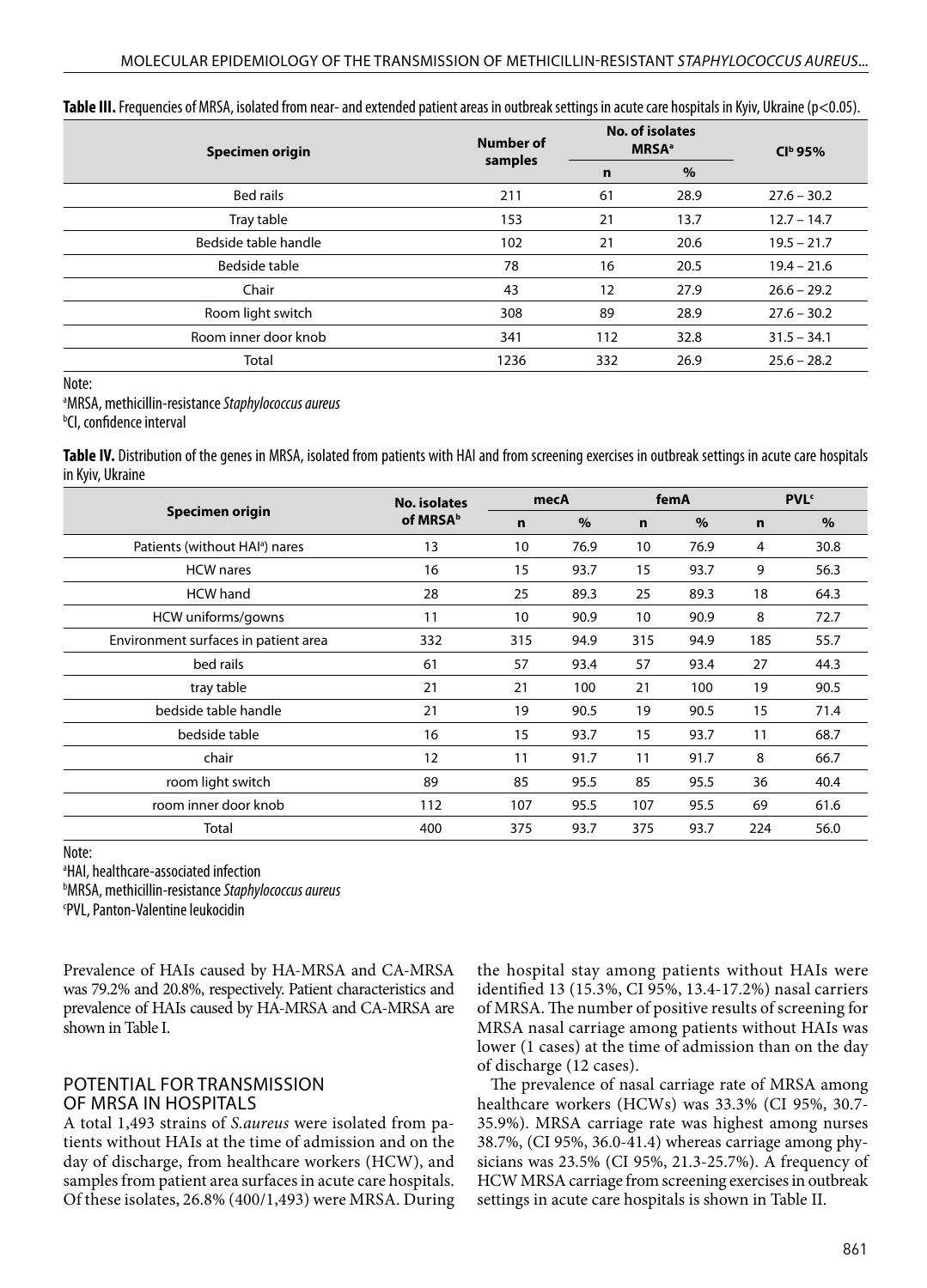We found high MRSA contamination of hands (32.2%) and uniforms/gowns (29.7%) of HCW. The MRSA contamination of hands and uniforms/gowns was higher in nurses than in physicians. We found significant of MRSA contamination in the inanimate environment surfaces in near- and extended patients with HAI areas. Of 1,236 S.aureus isolated from patient areas, 26.9% were MRSA. A frequency of MRSA, isolated from near- and extended patient areas in outbreak settings shown are Table III.

According to the results of antimicrobial susceptibility tests, all of the isolates were susceptible to vancomycin, linezolid, tigecycline, and teicoplanin (data not shown). For all MRSA isolates, it was found that 96.9% were resistant to penicillin, 68.9% of isolates were resistant to erythromycin, 41.3% were resistant to clindamycin, 63.8% were resistant to tetracycline, 44.3% were resistant to gentamicin, 33.7% were resistant to ciprofloxacin, 36.2% were resistant to levofloxacin, 45.8% were resistant to moxifloxacin, and 15.2% of isolates were resistant to trimethoprim-sulfamethoxazole.

#### PREVALENCE OF THE VIRULENCE GENES

In this study the cefoxitin-resistant isolates were analyzed for the presence of the mecA gene and femA endogenous control gene, and the virulence factor encoding genes (PVL-genes). The PVL gene was present in 38.7% of MRSA strains, isolated from patients with HAI. A total of 400 MRSA strains isolated during study period, representing patients without HAI, HCW (nares, hands and uniforms/ gowns), and inanimate environment surfaces in near- and extended patient areas, were evaluated. All isolates were identified as MRSA using the oxacillin disc resistance. However, using PCR targeting the mecA gene in S. aureus, only 93.2% (375/400) isolates were confirmed as MRSA. MRSA was characterized by multiplex PCR amplification of the Panton-Valentine leukocidin (PVL) gene and the mecA, and femA gene. The femA gene was positive in all MRSA strains. A total of 56% (224/400) [95% CI 54.5%, 57.5%, p <0.001] MRSA strains were PVL gene positive. Distribution of genes in MRSA isolates arranged by different specimen origin categories shown are Table IV.

#### **DISCUSSION**

This is the first study in Ukraine were to evaluate the potential of transmission of MRSA in Ukrainian acute care hospitals. The overall prevalence of HAIs caused by MRSA in Kyiv acute care hospitals was 28.7%. In this study MRSA colonization/infected was evaluated in isolates obtained from patients both at the time of admission to and at the time of discharge from the acute care hospitals. In our study MRSA colonization was confirmed one patient at admission and 12 on the day of discharge. Many patients were treated by the same attending doctors. The rate of nasal carriage of MRSA among HCWs was 33.3%. We found high MRSA contamination of hands and uniforms/gowns of HCW, and significant of MRSA contamination in the inanimate environment surfaces in near- and extended patients areas.

It can be a sign that hand hygiene and quality of cleaning and disinfection of surfaces in Ukrainian acute care hospitals is still in need of improvement. Our study suggesting that most cases of MRSA are acquired during hospitalization. We believe that there is sufficient evidence to state that inanimate surfaces likely play a role in the transmission of MRSA in Ukraine. Supportive evidence includes hospital environmental cultures demonstrating widespread surface contamination in rooms of many patients colonized or infected with MRSA (Table III and IV) and that hands can become colonized with MRSA (Table II) via patient or environmental surfaces. In addition, this study showed that nasal carriage of MRSA in source HCW and patients, which would increase environmental contamination, has been a risk factor for MRSA acquisition. In our previous study reported the prevalence of MRSA nasal carriage among HCWs in Kyiv, Ukraine was 17% [7]. The present study showed that the rate of nasal carriage of MRSA among HCWs in Kyiv acute care hospitals was 33.3%.

The results of our study showed that the Panton-Valentine leukocidin (PVL)-encoding genes (lukS-PV and lukF-PV) is common among Ukrainian hospital of the MRSA isolates. Our results indicated the PVL gene was present in 38.7% of MRSA strains, isolated from patients with HAIs. We found a high prevalence of the virulence factor encoding genes (PVL-gene) in MRSA, isolated from environment surfaces in patient area (55.7%). PVL-gene were most commonly co-present in MRSA strains, isolated from tray table (90.5%), bedside table handle (71.4%), bedside table (68.7%), chair (66.7%), room inner door knob (61.6%), bed rails (44.3%), and room light switch (40.4%). In addition, the PVL genes were detected in over 56.3% of MRSA isolated from HCWs carrier. This carrier state may also be an important risk factor for transmission MRSA from physicians and nurses to patients and vice-versa [7]. In the current study, the prevalence of MRSA isolates containing PVL genes was higher than in several previous studies in other countries [15-19]. There are increasing reports of MRSA harboring the PVL toxin, which increases strains pathogenicity and their ability to cause infections. Outbreaks of PVL-producing strains have recently been reported worldwide [18, 20]. Problems arise in the treatment of overt infections with MRSA because the antibiotic choice is very limited. In our study all of the MRSA isolates were susceptible (100%) only to vancomycin, linezolid, tigecycline, and teicoplanin.

The combination of the production of PVL, which is a potent toxin involved in severe HAI caused MRSA, with resistance to commonly used antibiotics and ability to spread easily in hospitals, and communities, possess a potential threat to public health. For the control and prevention of HAIs caused by MRSA, knowledge about transmission routes is essential. The transfer of MRSA via patient area surfaces plays a vital role for HAI in acute care hospitals. Therefore, information about the MRSA contamination on surfaces can have direct implications on clinical measures, including hand hygiene guidelines and disinfection strategies.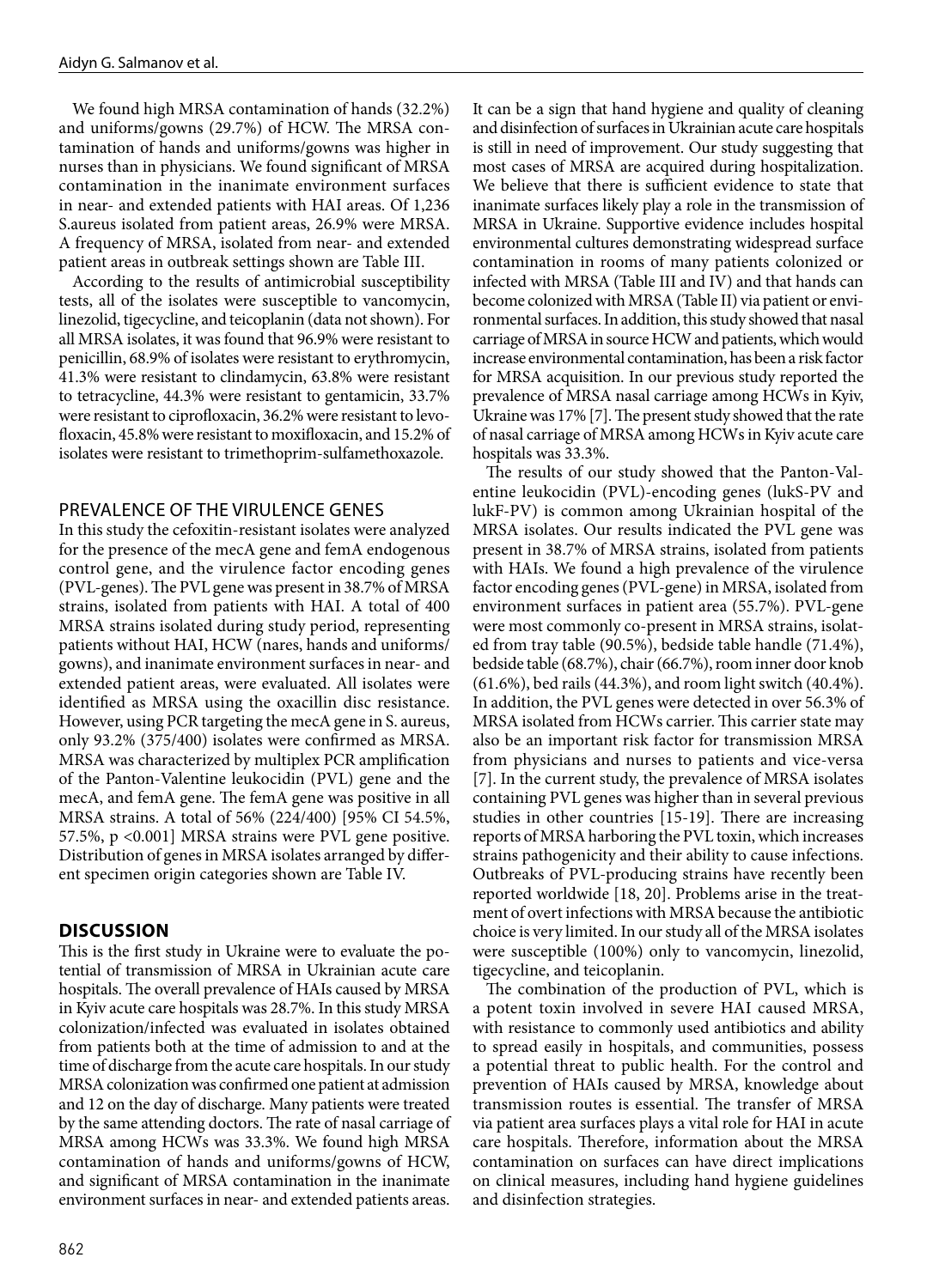MRSA can colonize the skin and nares of an HCW without causing sickness (carriers), and in this way, it can be passed on to other susceptible individuals unknowingly. Therefore, in hospitals implementing contact precautions for MRSA carriers is essential for preventing HAIs. For implement effective precautions for avoiding MRSA infections, it is important to clarify when, how, and from whom MRSA is transmitted. It will be extremely difficult to disentangle the contributions of the animate and inanimate reservoirs of MRSA in leading to transient hand carriage of MRSA by HCW. Even though surface contamination may play a role in MRSA transmission, changes in routine disinfection only are unlikely to reduce disease transmission because recontamination of the patient environment area likely is rapid. Clearly, proper hand washing with an antimicrobial agent before and after each contact with patients or their immediate environment and additional contact precautions, ncluding wearing gloves when entering the rooms of patients with MRSA is crucial in preventing transmission of MRSA in hospitals. Nosocomial transmission of the MRSA may easily occur if no appropriate infection control measures are applied on a regular daily basis.

# **CONCLUSIONS**

Healthcare infections caused MRSA presents a significant burden to the Ukraine hospital system. The majority of MRSA is acquired during hospitalization. There is a potential risk of nosocomial transmission of MRSA. Environmental surfaces may serve as potential reservoirs for nosocomial MRSA and facilitate transmissions via contact. This is due to high environmental contamination with MRSA in the hospital rooms of colonized or infected patients and high the rate of nasal carriage of MRSA among HCWs. Cleaning and disinfection processes must be improved so that there is a reduction in environmental contamination of frequent-contact surfaces. Thorough handwashing and use of recommended barrier precautions are indicated to prevent cross-transmission of MRSA.

#### **REFERENCES**

- 1. Cassini A., Högberg L.D., Plachouras D. et al. Attributable deaths and disability-adjusted life-years caused by infections with antibioticresistant bacteria in the EU and the European Economic Area in 2015: a population-level modelling analysis. Lancet Infect. Dis. 2019;19(1):56- 66. doi: 10.1016/S1473-3099(18)30605-4.
- 2. Borg M.A., Camilleri L. What Is Driving the Epidemiology of Methicillin-Resistant Staphylococcus aureus Infections in Europe? Microb Drug Resist. 2021;27(7):889-894. doi: 10.1089/mdr.2020.0259.
- 3. WHO Regional Office for Europe and European Centre for Disease Prevention and Control. Surveillance of antimicrobial resistance in Europe, 2020 data. Executive Summary. Copenhagen: WHO Regional Office for Europe; 2021. https://www.ecdc.europa.eu/sites/ default/files/documents/Surveillance-antimicrobial-resistance-in-Europe-2020.pdf [date access 12.01.2022]
- 4. Salmanov A.G., Vitiuk A.D., Ishchak O.M. et al. Surgical site infection after cesarean section in Ukraine: results a multicenter study. Wiad Lek. 2021;74(4):934-939. doi: 10.36740/WLek202104123.
- 5. Salmanov A.G., Shchehlov D.V., Svyrydiuk O. et al. Healthcare-associated infection in neurosurgical patients in Ukraine: results of a multicenter study (2017-2019). Wiad Lek. 2021;74(8):1945-1951. dol: 10.36740/WLek202108129.
- 6. Salmanov A.G., Dyndar O.A., Vdovychenko Yu.P. et al. Surgical site infections and antimicrobial resistance in Kyiv city hospitals, Ukraine. Wiad Lek. 2019; 72 (5/1):760-764.
- 7. Salmanov A.G., Bondar T.P., Shkorbotun Ya.V. et al. Prevalence of nasal carriage of methicilin-resistant Staphylococcus aureus among healthcare workers in the departments of Otorinolarvngology and Dentistrv in Kviv. Ukraine. Wiad Lek. 2020;73(12):2563-2567. doi: 10.36740/WLek202012101.
- 8. Salmanov A.G., Verner O.M., Shelkova N.G. et al. Prevalence of Nasal Carriage of Staphylococcus aureus and its Antibiotic Susceptibility among Healthcare Workers (HCWs) in Ukraine. International Journal of Antibiotics and Probiotics. 2018; 2 (1):30-41. doi: 10.31405/ijap.2-1.18.03.
- 9. Katzenberger R.H., Rösel A., Vonberg R.P. et al. Bacterial survival on inanimate surfaces: a field study. BMC Res Notes. 2021;14(1):97. doi: 10.1186/s13104-021-05492-0.
- 10. Matsumoto K., Takeuchi S., Uehara Y. et al. Transmission of methicillinresistant Staphylococcus aureus in an acute care hospital in Japan. J Gen Fam Med. 2018;20(1):13-18. doi:10.1002/jgf2.216.
- 11. Centers for Disease Control and Prevention/ National Healthcare Safety Network. CDC/NHSN Surveillance Definitions for Specific Types of Infections. January 2017. Available from: https://www.cdc.gov/nhsn/ pdfs/pscmanual/17pscnosinfdef\_current.pdf. [date access 12.01.2022]
- 12. Global antimicrobial resistance surveillance system (GLASS) report: early implementation 2016–2017. Geneva: World Health Organization; 2017. Available from: https://www.who.int/docs/default-source/searo/amr/ global-antimicrobial-resistance-surveillance-system-(glass)-report-earlyimplementation-2016-2017.pdfsfvrsn=ea19cc4a\_2 [date access 12.01.2022]
- 13. Jarraud S., Mougel C., Thioulouse J. et al. Relationships between Staphylococcus aureus genetic background, virulence factors, agr groups (alleles), and human disease. Infect Immun. 2002;70(2):631-641. doi:10.1128/iai.70.2.631-641.2002.
- 14. Hunt M., Mather A.E., Sánchez-Busó L. et al. ARIBA: rapid antimicrobial resistance genotyping directly from sequencing reads. Microb Genom. 2017;3(10):e000131. doi:10.1099/mgen.0.000131.
- 15. Pei S., Morone F., Liljeros F. et al. Inference and control of the nosocomial transmission of methicillin-resistant Staphylococcus aureus . Elife 2018;7:e40977. doi: 10.7554/eLife.40977.
- 16. Hu Q., Cheng H., Yuan W. et al. Panton-Valentine leukocidin (PVL) positive health care-associated methicillin-resistant Staphylococcus aureus isolates are associated with skin and soft tissue infections and colonized mainly by infective PVL-encoding bacteriophages. J Clin Microbiol. 2015;53(1):67–72. doi:10.1128/JCM.01722-14.
- 17. Donker G.A., Deurenberg R.H., Driessen C. et al. The population structure of Staphylococcus aureus among general practice patients from The Netherlands. Clin Microbiol Infect. 2009;15(2):137-143. doi:10.1111/j.1469-0691.2008.02662.x.
- 18. Dufour P., Gillet Y., Bes M. et al. Community-acquired methicillinresistant Staphylococcus aureus infections in France: emergence of a single clone that produces Panton-Valentine leukocidin. Clin Infect Dis. 2002;35(7):819-824. doi: 10.1086/342576.
- 19. Kuehnert M.J., Kruszon-Moran D., Hill H.A. et al. Prevalence of Staphylococcus aureus nasal colonization in the United States, 2001–2002. J Infect Dis. 2006;14(2):172–179. doi: 10.1086/499632.
- 20. Al-Soud W. Detection of the Panton-Valentine Leukocidin Gene in Swedish Isolates of Methicillin-Resistant Staphylococcus aureus Using a Multiplex PCR Assay. J Bacteriol Parasitol. 2019;10(2):353. doi: 10.4172/2155-9597.1000353